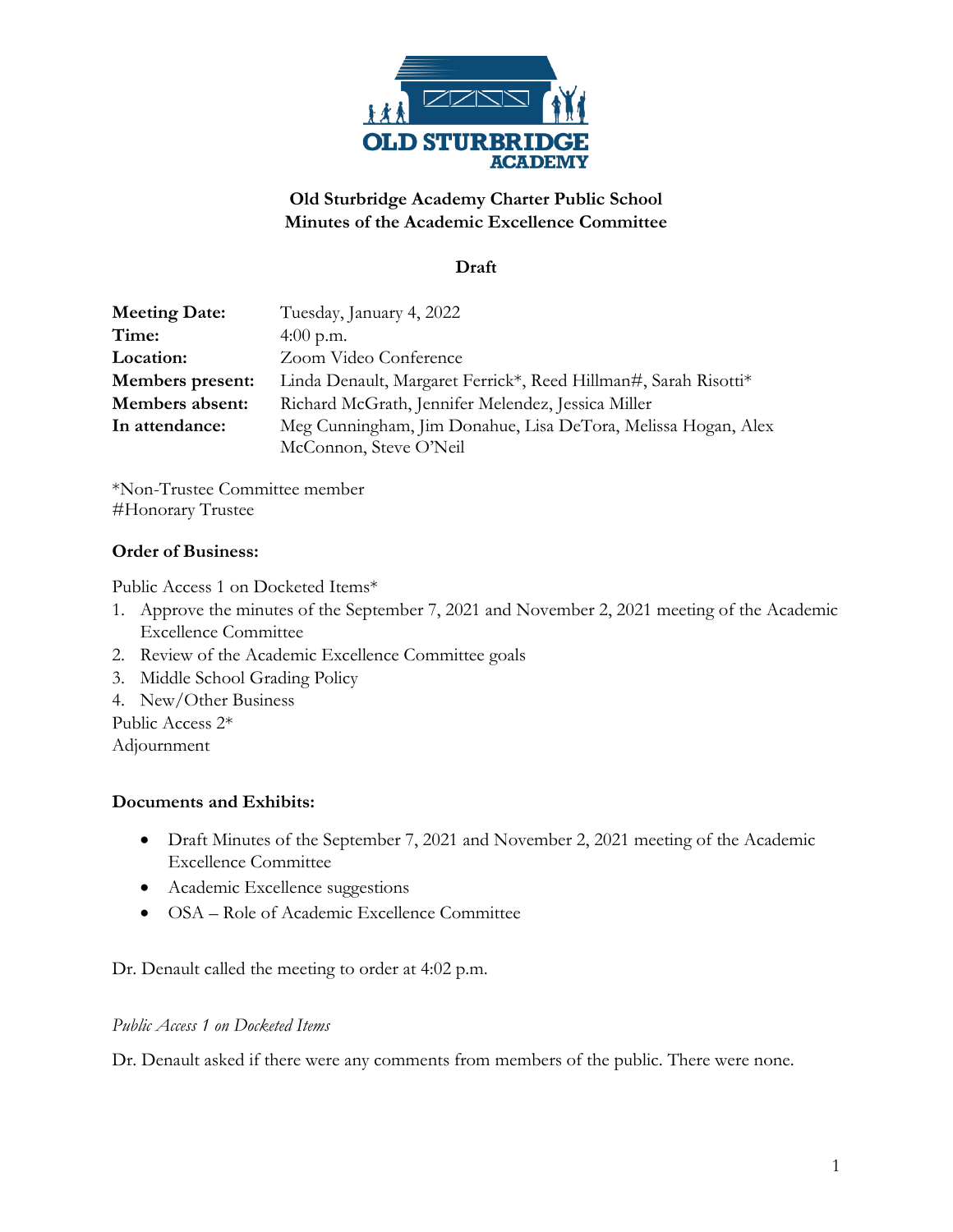Dr. Denault conducted a roll call of the Committee. Quorum was established.

*1. Approval of the minutes of the September 7, 2021 and November 2, 2021 meetings of the Academic Excellence Committee*

Dr. Denault asked for a motion to approve the minutes of the September 7, 2021 and November 2, 2021 meetings.

**Motion:** Ms. Risotti moved to approve the minutes of the September 7, 2021 and November 2, 2021 meeting of the Academic Excellence Committee.

**Second:** Ms. Cunningham seconded the motion.

Dr. Denault conducted a roll call of the Committee. Ms. DeTora, Dr. Hogan, and Mr. O'Neil raised their hands to approve. Ms. Ferrick and Mr. Hillman abstained.

## *2. Review of the Academic Excellence Committee goals*

Dr. Denault asked if anyone had suggestions before approving and finalizing the goals. These goals were revised to put the committee in more supervisory role.

Dr. Denault read through the first bullet. Mr. Hillman suggested inserting the word "and" in between "Executive Director/Principal" on the first bullet which read "Establish with the Executive Director/Principal a shared definition of academic excellence."

Dr. Denault read the second bullet which read "Review trends and outcomes related to academic achievement of students at all grade levels to ensure progress as laid out in the charter and in relevant school/executive leadership goals." and suggested that the slash should say "and" as well. Ms. Ferrick asked that this bullet be broken down. Mr. Donahue said when the original charter was written, goals were set for the students which were typically in percentile. Mr. Donahue said he could pull those for the committee before their next meeting. Dr. Denault suggested using the word "detailed" instead of "laid out" in the bullet.

Dr. Denault read the third bullet which read "Monitor teacher credentials to ensure that all educators are highly qualified in terms of the standards established by DESE." Ms. DeTora said currently, everyone at Old Sturbridge Academy (OSA) is licensed. Ms. Ferrick asked if that language is in the charter. Dr. Denault said she was not sure but it is basic criteria. Mr. Hillman suggested instead of saying "in terms of" that it should read "defined by the standards in terms of DESE". Ms. DeTora agreed and said it gives flexibility as the teachers become professionally licensed but is still holding the high standards that is expected of the teachers.

Dr. Denault read the fourth bullet which read "Monitor progress of high needs students, particularly students with special needs and the English learners." Dr. Denault said she wants to be certain that students with challenges are making steady progress. Ms. Cunningham asked if it should read "English language learners" Dr. Denault said she would insert that. Ms. Ferrick said high needs is a category in DESE and asked if this is what this bullet referred to. Dr. Denault said these needs could be defined in parenthesis and the three needs could be added.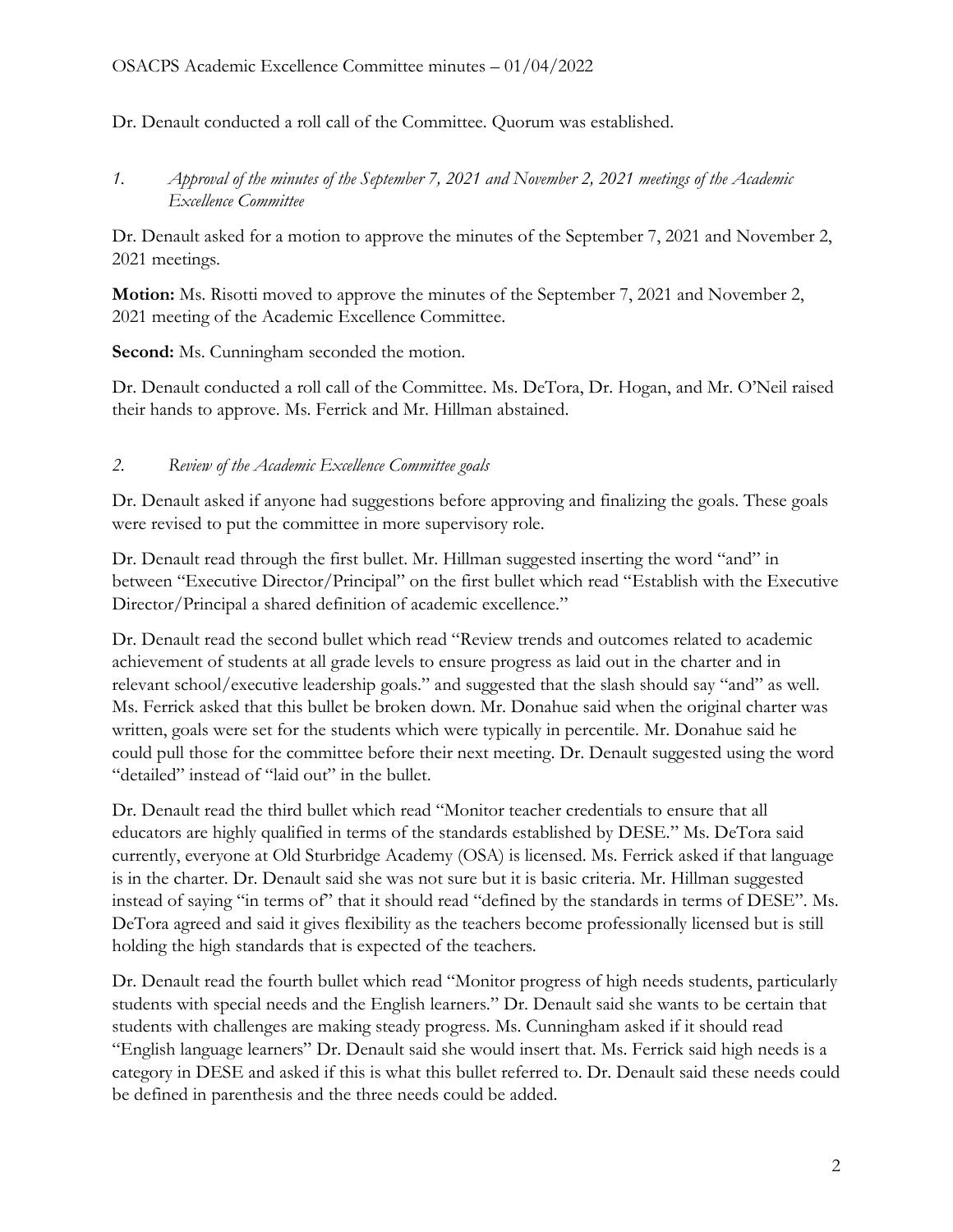Dr. Denault read the fifth bullet which read "Help to foster a collaborative professional culture within and outside of the charter school community." and asked the committee if they saw it as part of their role. Mr. Donahue said the school is growing, which means adding community professionals and that OSA wants to maintain that to support collaboration. DESE will review dissemination activities as OSA goes into the renewal. Mr. Donahue liked this goal for strategic planning for the committee and will rely on the committees support for this.

Dr. Denault read the sixth bullet which read "Support and/or execute responsibilities as outlined in the strategic plan." Everyone confirmed that this bullet was appropriate.

Dr. Denault asked for a motion and if approved, she would send to Ms. Brooks.

**Motion:** Dr. Hogan moved to accept these roles of the committee as edited.

**Second:** Ms. Ferrick seconded the motion.

Ms. McConnon conducted a roll call of the committee for Dr. Denault, Ms. Ferrick, Mr. Hillman, and Ms. Risotti which was approved.

## *3. Middle School Grading Policy*

Ms. DeTora asked for feedback in this policy that will eventually go to the Board for approval. Ms. DeTora, Mr. Burris, and Mr. O'Neil looked at what high performing ELL education schools in the area were doing and got feedback. Ms. DeTora said her team's goal was to make this as readable as possible for parents, administrators, guidance counselors, and admission officers. Ms. DeTora said the team looked at sending district report cards and from there, they looked to middle school teachers for comments, brought this to the Instructional Leadership team, the Parent Advisory Council, and now it is coming before the Academic Excellence Committee.

Ms. DeTora shared her screen with the proposed middle school grading policy. OSA uses standardbased grading based on the Massachusetts Curriculum Frameworks. Ms. DeTora read the proposal. Per Ms. DeTora, the goal as students enter middle school is to make their grades understandable, readable, and transferable. Ms. DeTora said grades will appear as both percentages and letters. The current proposal lists grades 6, 7, and 8. Ms. DeTora asked if fifth grade should be included.

Ms. DeTora showed what a current report card looks like which shows the narrative, describes the habits of character, academic progress indicators, descriptions, and learning targets. Dr. Denault asked if OSA will still break out the learning goals expected as well as a letter grade and percentage. Ms. DeTora confirmed and said there would be the grade and all of the narrative pieces as well. Dr. Denault asked if the percentage would represent a summary of the details in the targets and Ms. DeTora confirmed saying all components such as the habits of character are factored into the final grade.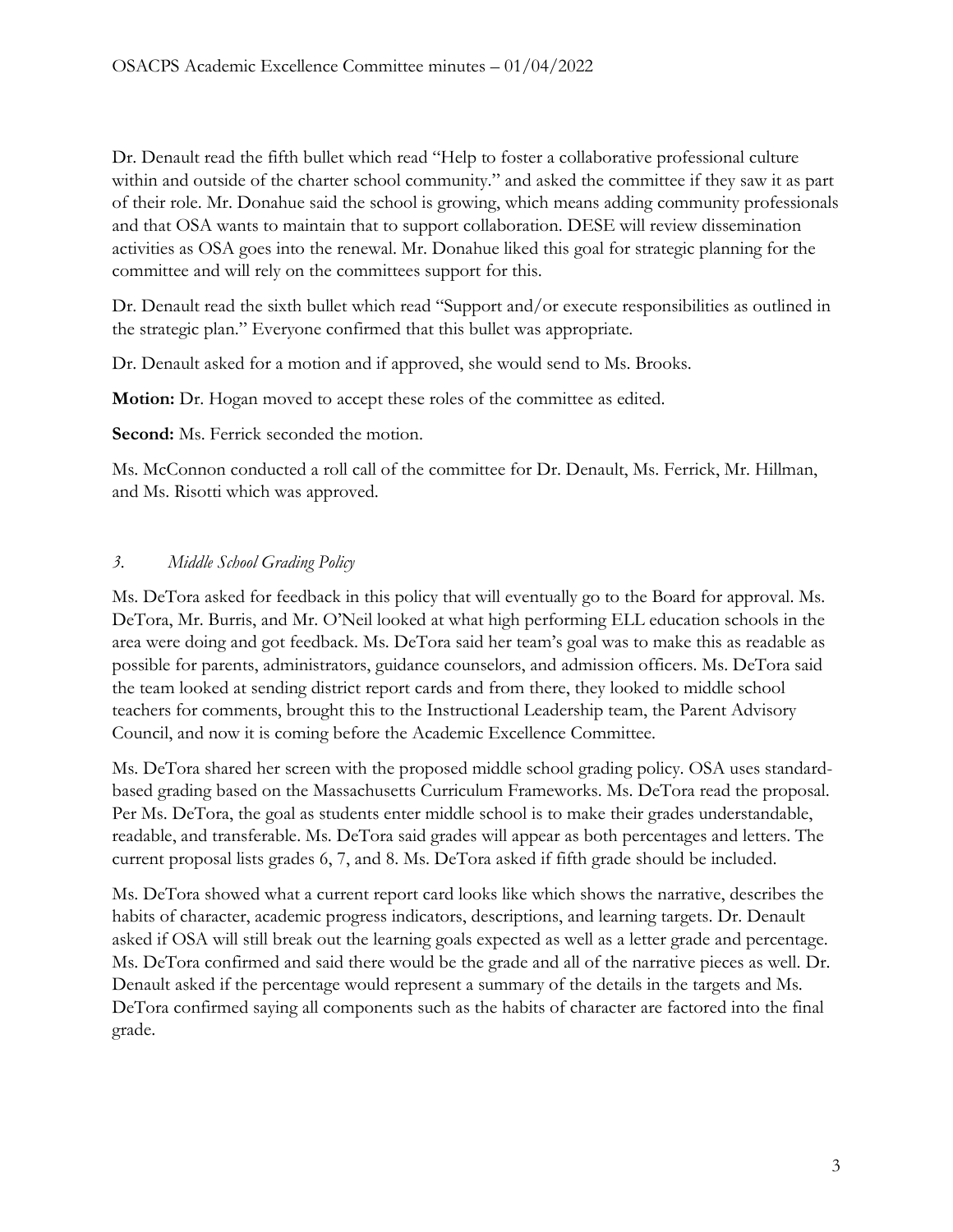Ms. DeTora showed descriptions of what each percentage and letter grade looks like, along with what it means if a student gets an "incomplete". Ms. DeTora highlighted what it means for students to be on the honor roll with high honors and honors. Ms. DeTora spoke about striving for the National Junior Honor Society which are looking for cumulative GPAs.

Ms. Risotti said she was a favor of the model and likes percentages shown. She stated that as a parent of an incoming fifth grader, she is okay with having fifth grade considered as middle school.

Ms. Ferrick asked how the fifth graders are currently identified. Ms. DeTora said there is a right of passage ceremony after fifth grade where students create portfolios to show they are ready to go into middle school and they switch teachers.

Mr. Donahue said OSA will be adding 20 students if the amendment is approved this winter and suggested holding off on making fifth graders middle school students. Ms. Cunningham looked at what the sending districts and the Junior National Honor Society does and said surrounding towns are pushing on the upper grade end. Dr. Denault supported leaving fifth graders with the elementary students. Mr. Donahue suggested that perhaps fifth graders could be oriented to how they will be evaluated academically to help prepare them for the transition. Mr. Hillman said transferability is imperative for grades 10 through 12 and agreed with Mr. Donahue in a transition.

Dr. Denault said this challenges OSA to help those students who are falling behind. Ms. Cunningham said the parents know in advance if their student is receiving a 1 or a grade that is far below expectations on the scale and suggested a similar plan for middle school. Ms. Ferrick said adjusting practice and interventions will shine through.

Dr. Hogan said there are vocational opportunities in Massachusetts where they apply in grades 7 and 8. OSA sends transcripts in the event that they apply. Mr. O'Neil said Ms. DeTora mentioned moving to an online portal and having it readily available where parents and can go and look and see status of their student instead of waiting for the report card. Ms. DeTora said OSA wants the culture to shine through. Per Ms. DeTora, some high schools are credit based, so it is important to ensure they make that transition to high school. Ms. DeTora said the team ended up taking "independently" out of the description in the document because some students might have it in their IEP that they need teacher support.

Dr. Denault asked what the next steps will be. Ms. DeTora said she likes the template idea and teachers are asking for a weighted break down. Per Ms. DeTora, OSA's culture holds project based learning as high as tests and wants to incorporate the habits of character pieces, giving those weight, and grading them. Ms. DeTora will bring this back to the teachers who will create a template to then take back to the Instructional Leadership team. She will then bring it back to the Academic Excellence Committee before bringing it to the Board.

Dr. Denault asked for the opinions on fifth grade. Ms. McConnon took a roll call vote on the committee. Ms. Ferrick was in favor of piloting it with grades 6 through 8. Mr. Hillman agreed. Ms. Risotti said she was in favor of fifth grade being in middle school but was fine either way. Dr. Denault said she supported keeping fifth grade with the elementary students and using it as transition year.